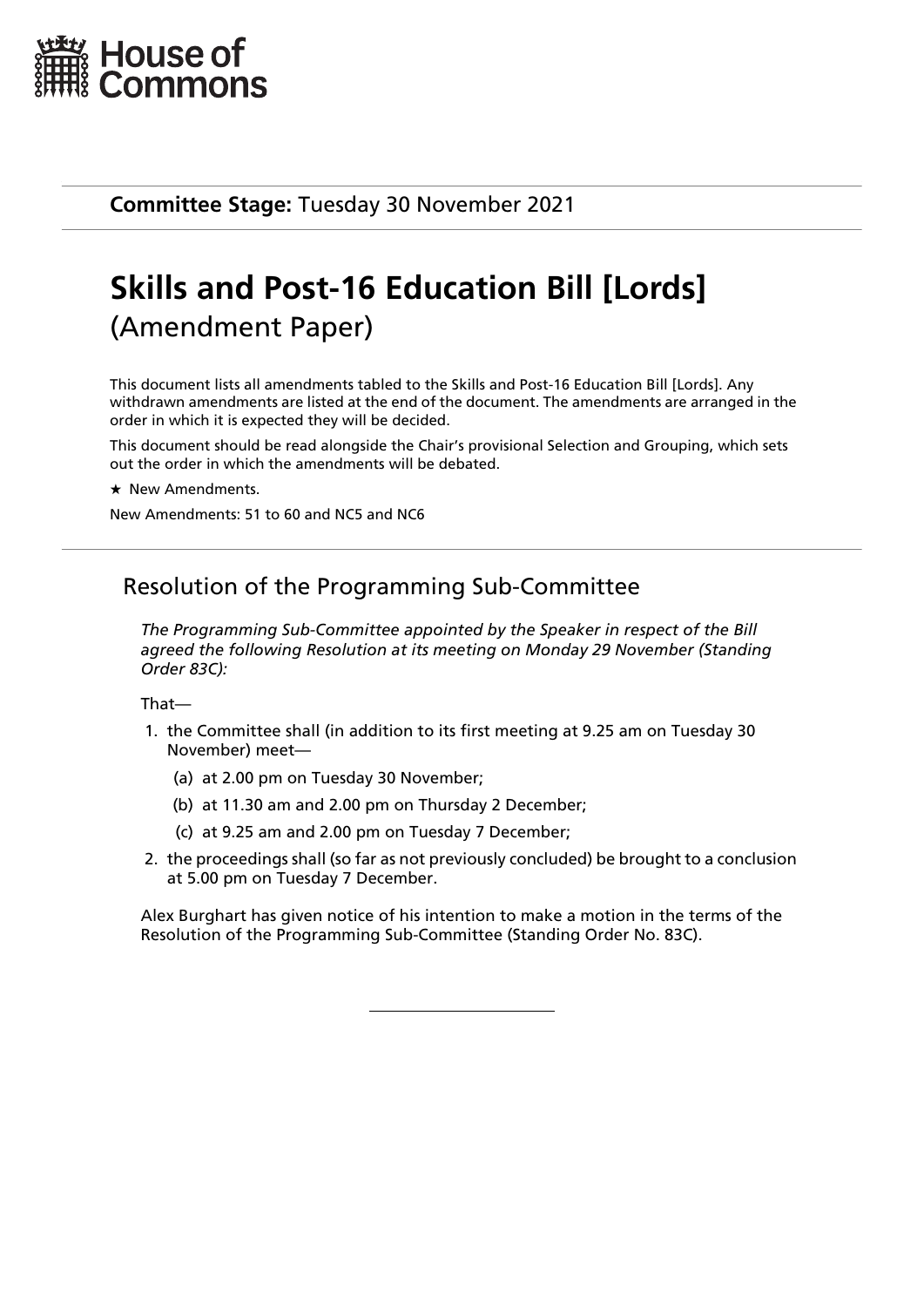That, subject to the discretion of the Chair, any written evidence received by the Committee shall be reported to the House for publication.

Alex Burghart **4**

Clause 1, page 2, line 21, leave out "subsection (6)" and insert "subsections (6) and (6A)"

**Member's explanatory statement** This amendment is consequential on Amendment 5.

Alex Burghart **5**

Clause 1, page 2, line 32, at end insert—

"(6A) Where a specified area covers any of the area of a relevant authority, the Secretary of State may approve and publish a local skills improvement plan for the specified area only if satisfied that in the development of the plan due consideration was given to the views of the relevant authority.

For this purpose "relevant authority" means—

- (a) a mayoral combined authority within the meaning of Part 6 of the Local Democracy, Economic Development and Construction Act 2009 (see section 107A(8) of that Act), or
- (b) the Greater London Authority."

#### **Member's explanatory statement**

The effect of this amendment is that the Secretary of State must be satisfied that due consideration has been given to the views of a mayoral combined authority or the Greater London Authority before approving a local skills improvement plan for an area that covers any of their area.

Alex Burghart **6**

Clause 1, page 2, line 35, leave out from "body" to "for" in line 37

#### **Member's explanatory statement**

The effect of this amendment is that a local skills improvement plan will be a plan developed by an employer representative body which is designated for a specified area. This amendment, together with Amendments 7, 8 and 9, reverse an amendment made at Lords Report.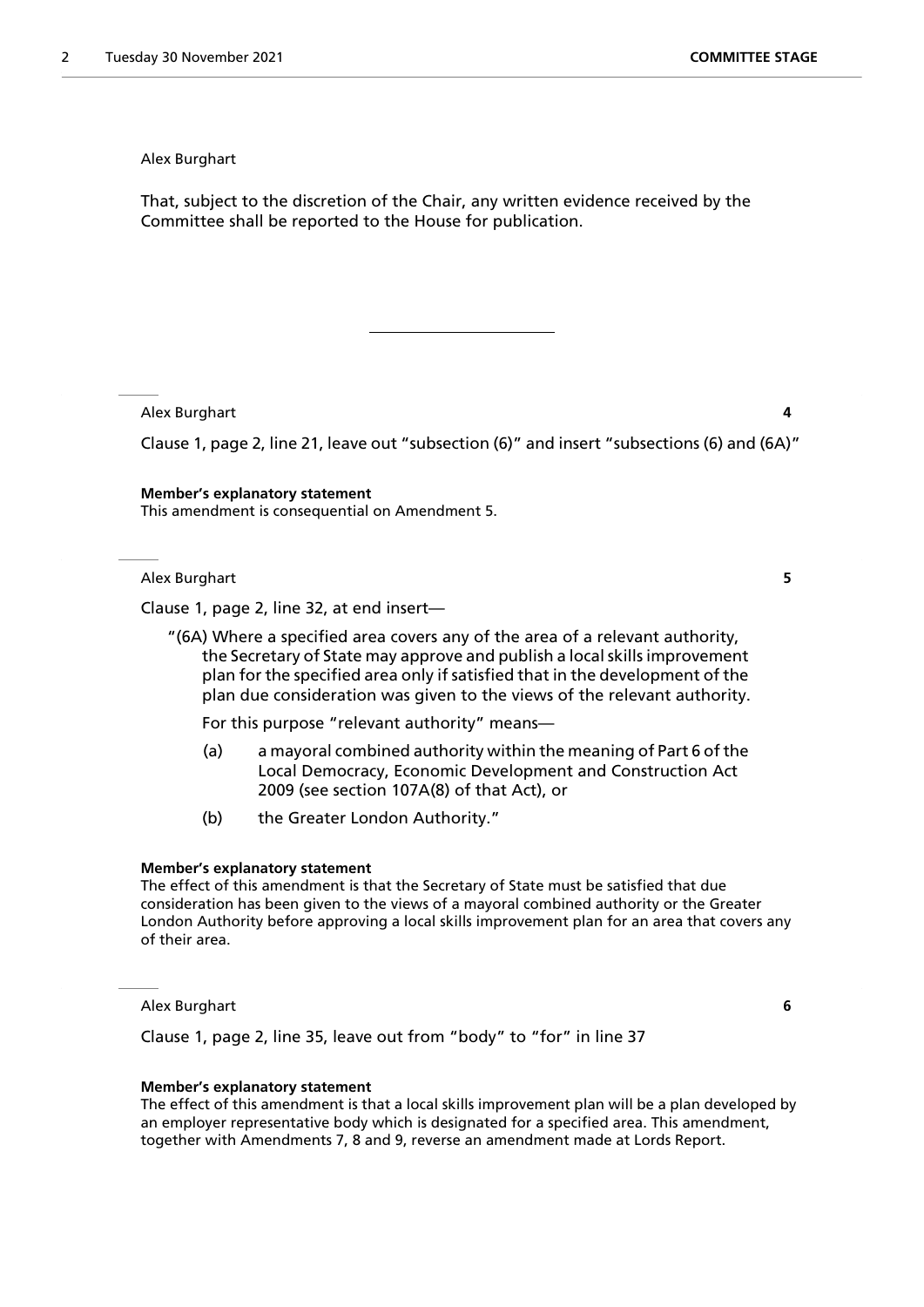Clause 1, page 2, line 40, leave out from beginning to "and" in line 6 on page 3

#### **Member's explanatory statement**

This amendment amends the definition of local skills improvement plan with the effect that a plan for a specified area must draw on the views of employers operating within the specified area, and any other evidence. Amendments 6, 7, 8 and 9 reverse an amendment made at Lords Report.

Emma Hardy **27**

Clause 1, page 3, line 4, at end insert—

"(iv) groups representing the interests of people with disabilities,"

#### **Member's explanatory statement**

This amendment intends to ensure that Local Skills Improvement Plans draw on the views of groups representing the interests of people with disabilities.

Mr Toby Perkins **33** Matt Western

Clause 1, page 3, line 4, at end insert—

"(iv) Local Enterprise Partnerships and the skills and productivity board,"

#### **Member's explanatory statement**

This amendment would require that local skills improvement plans draw on the views of Local Enterprise Partnerships and the skills productivity board, in addition to those bodies already set out in the subsection.

Sarah Champion **1** Marsha De Cordova Paula Barker Tony Lloyd Ian Lavery Mr Virendra Sharma Ruth Cadbury **Rushanara Ali** Ms Marie Rimmer Kate Osborne Mr Clive Betts Kim Leadbeater Wera Hobhouse

Clause 1, page 3, line 6, after "evidence" insert ", including the views of relevant community groups including those representing the interests of disabled people,"

#### **Member's explanatory statement**

This amendment intends to ensure that the evidence informing LSIP development includes information directly relevant to improving the employment prospects of disabled people.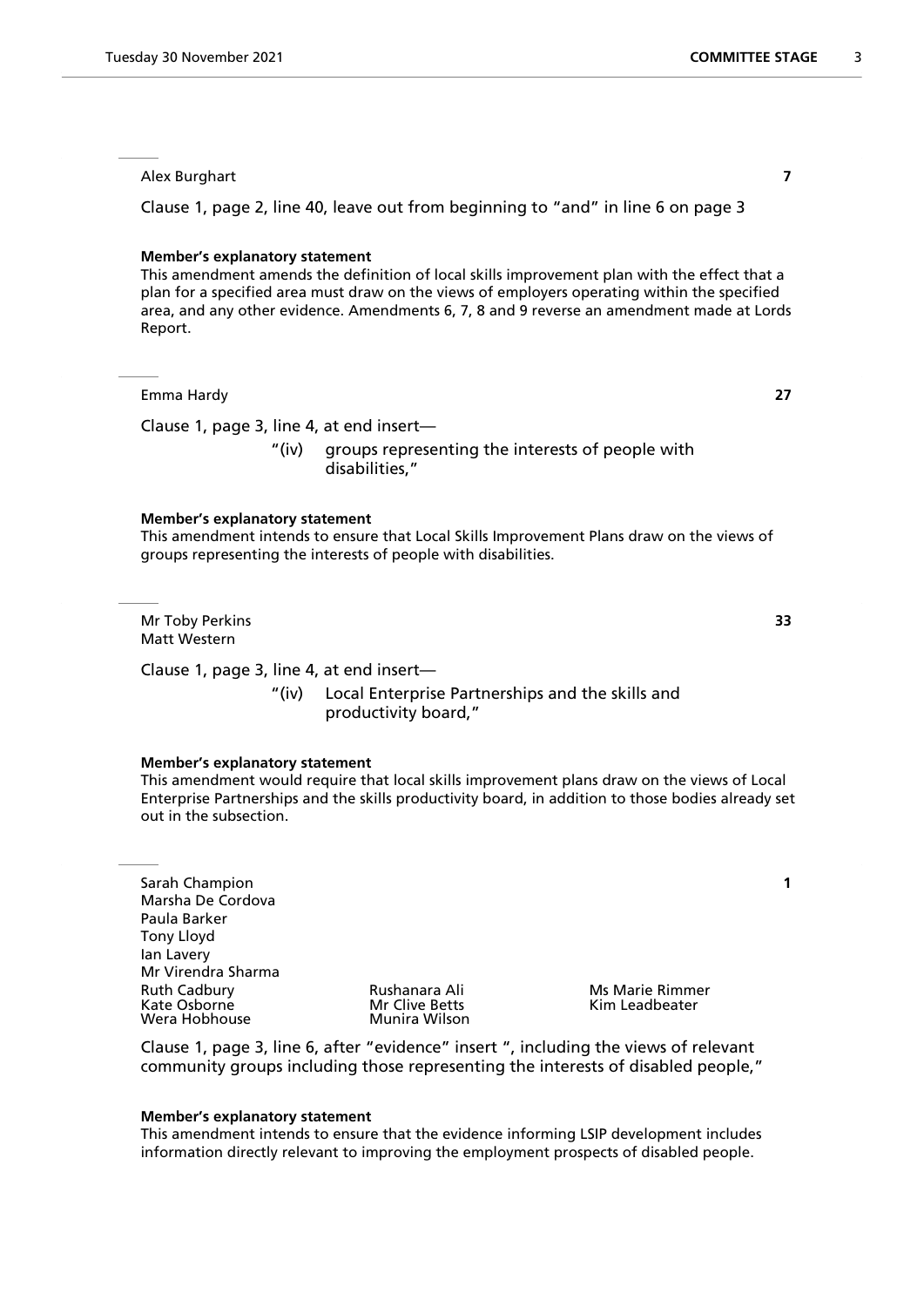Clause 1, page 3, line 8, leave out "by people resident"

#### **Member's explanatory statement**

This amendment requires the local skills improvement plan for a specified area to summarise skills, capabilities or expertise that are required in the specified area in general, rather than only by people resident in that area. Amendments 6, 7, 8 and 9 reverse an amendment made at Lords Report.

#### Alex Burghart **9**

Clause 1, page 3, line 9, leave out "and other local bodies"

#### **Member's explanatory statement**

This amendment means that a local skills improvement plan must identify actions that providers can take regarding certain post-16 technical education or training that they provide when making decisions about that education or training. Amendments 6, 7, 8 and 9 reverse an amendment made at Lords Report.

#### Alex Burghart **10**

Clause 1, page 3, line 10, after "any" insert "English-funded"

#### **Member's explanatory statement**

This amendment limits the post-16 technical education or training about which a local skills improvement plan must identify actions that can be taken to such education or training that is English-funded.

Sarah Champion **2** Marsha De Cordova Paula Barker Tony Lloyd Ian Lavery Mr Virendra Sharma Ruth Cadbury **Rushanara Ali** Ms Marie Rimmer<br>
Kate Osborne **Mr Clive Betts** Kim Leadbeater Wera Hobhouse

Mr Clive Betts **Mr Clive Betts** Kim Leadbeater<br>Munira Wilson

Clause 1, page 3, line 12, at end insert—

"(d) identifies actions to be taken to reduce the disability employment gap within the specified area."

#### **Member's explanatory statement**

This amendment intends to ensure that the LSIP is used as a vehicle for improving the employment prospects of disabled people.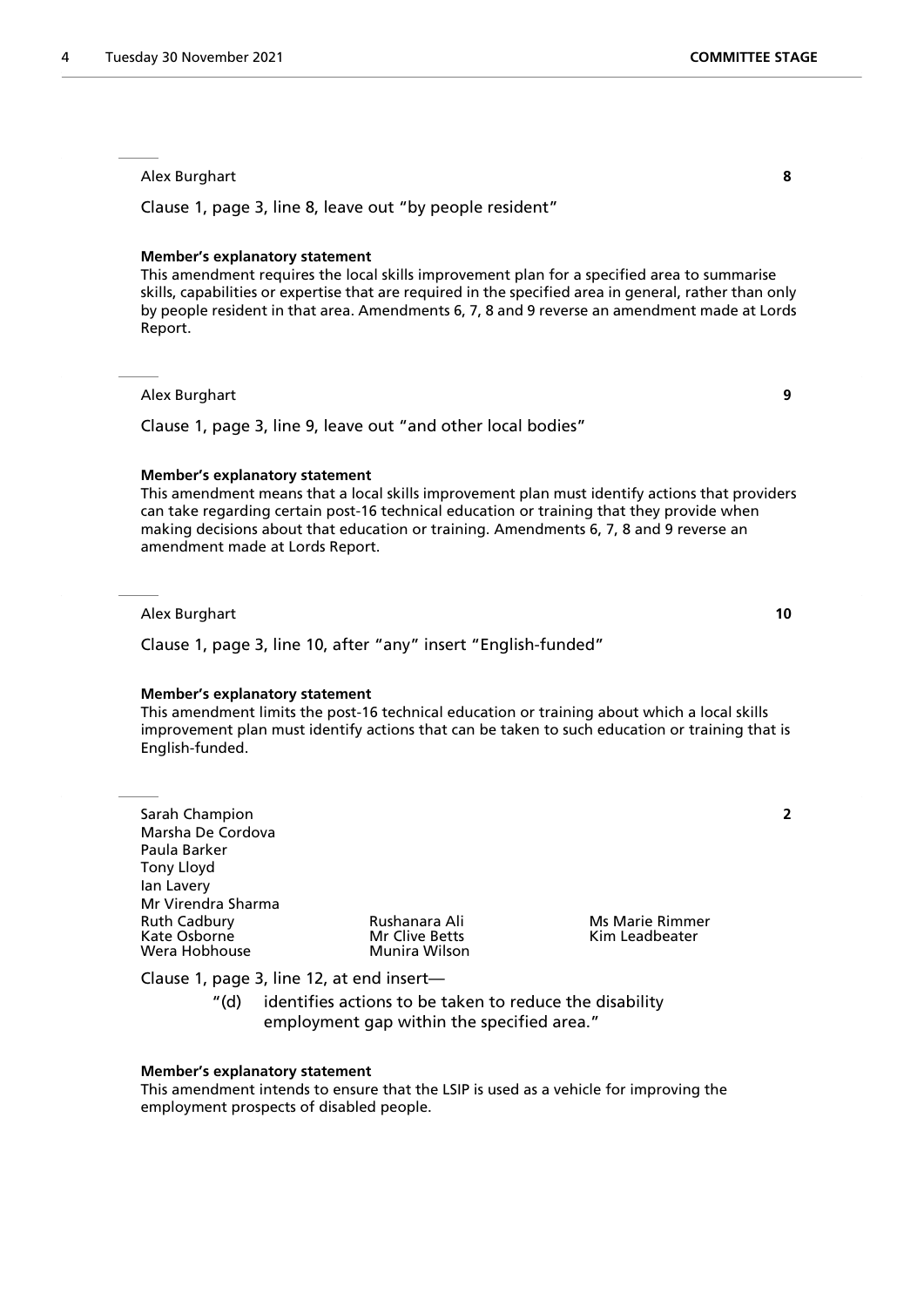#### Emma Hardy **28**

Clause 1, page 3, line 12, at end insert—

"(d) identifies positive actions to reduce the disability employment gap within the specified area."

#### **Member's explanatory statement**

This amendment intends to ensure that Local Skills Improvement Plans identify positive actions to reduce the disability employment gap within the specified area covered by the Plans.

Mr Toby Perkins **34** Matt Western

Clause 1, page 3, line 12, at end insert—

"(d) lists specific strategies to support learners who have or have previously had, a statement of Special Educational Need or an Education and Health Care Plan into employment, including but not limited to provision for supported internships."

#### **Member's explanatory statement**

This amendment would require that local skills improvement plans list specific strategies to support learners who have or have previously had, a statement of Special Educational Need or an Education and Health Care Plan into employment, including but not limited to provision for supported internships.

Mr Toby Perkins **38** Matt Western

Clause 1, page 3, line 12, at end insert—

"(d) takes account of a provider of designated distance learning courses that are undertaken by residents of the specified area."

#### **Member's explanatory statement**

This amendment would ensure that local skills improvement plans take account of distance learning providers.

Mr Toby Perkins **39** Matt Western

Clause 1, page 3, line 12, at end insert—

"(d) these conditions to include the requirement for the LSIP to give due regard to a national strategy for education and skills, which is agreed across the Department for Education, Department for Work and Pensions, Department for Business, Energy and Industrial Strategy, and the Department for Levelling Up Housing and Communities."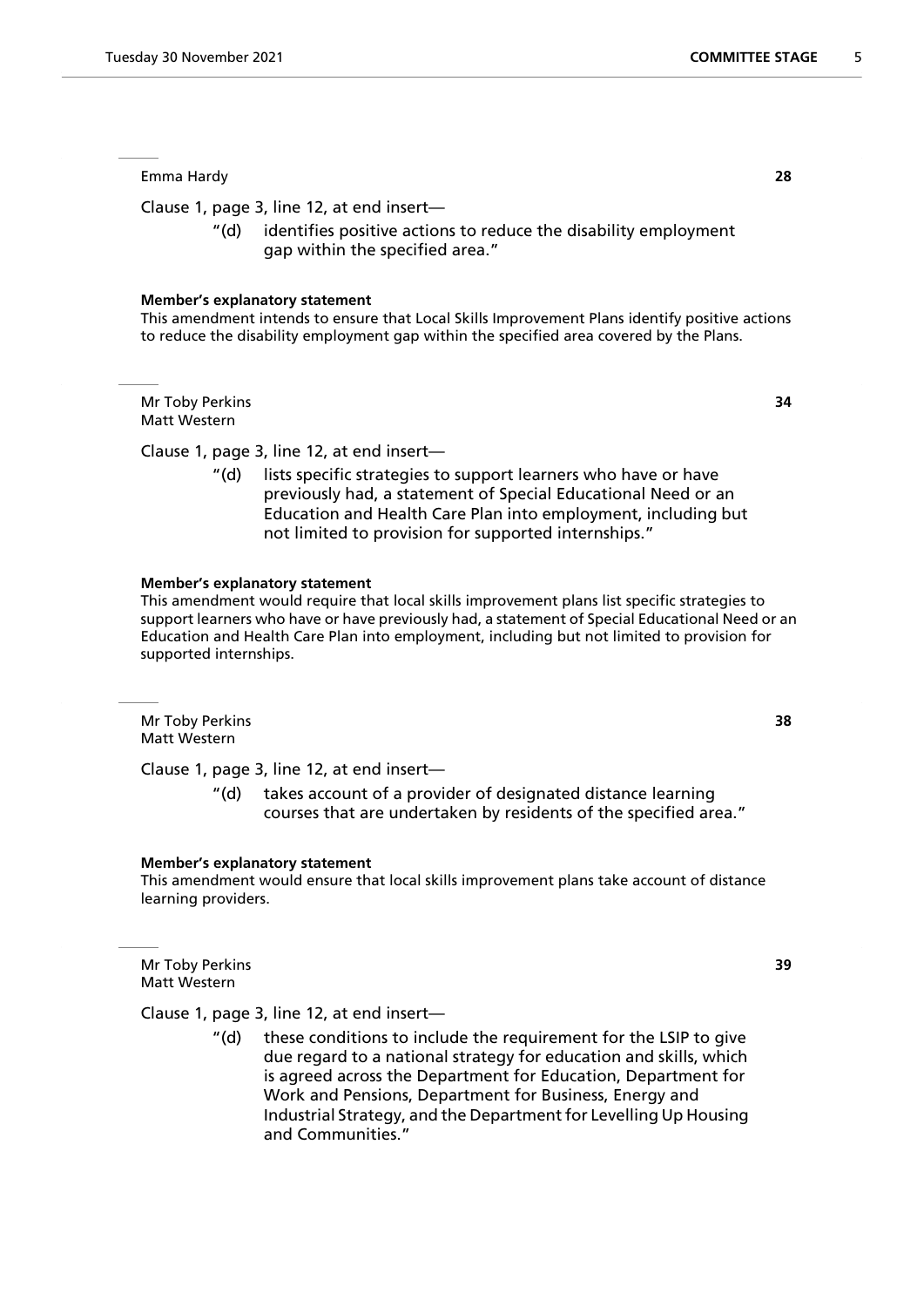#### **Member's explanatory statement**

This amendment would require Government to have a national strategy for education and skills, which is agreed across DfE, DWP, BEIS and DLUHC for which LSIPs would have to take account of.

Mr Toby Perkins **40** Matt Western

Clause 1, page 3, line 12, at end insert—

"(7A) The Secretary of State must prepare and publish guidance setting out the criteria used to determine the boundaries of a specified area for the purpose of this section."

#### **Member's explanatory statement**

This is a probing amendment regarding the criteria the Government will use to determine what constitutes "local".

Mr Toby Perkins **41** Matt Western

Clause 1, page 3, line 12, at end insert—

"(7A) Before local skills improvement plans are introduced outside of trailblazer areas, the Secretary of State must publish guidance relating to their implementation, subject to consultation of all Mayoral Combined Authorities and, where there is not one, the relevant local authority."

#### **Member's explanatory statement**

This amendment seeks to ensure that local and combined authorities are consulted on the Government's plans for the roll out of local skills improvement plans and are in a position to highlight any issues before publication.

Mr Toby Perkins **44** Matt Western

Clause 1, page 3, line 12, at end insert—

"(7A) Colleges and other providers may propose revisions where they consider that the plans do not appropriately reflect the full diversity of priorities across the locality."

#### **Member's explanatory statement**

This amendment would allow colleges and other providers to propose revisions to LSIPs if they consider that plans do not reflect the full diversity of priorities across the locality.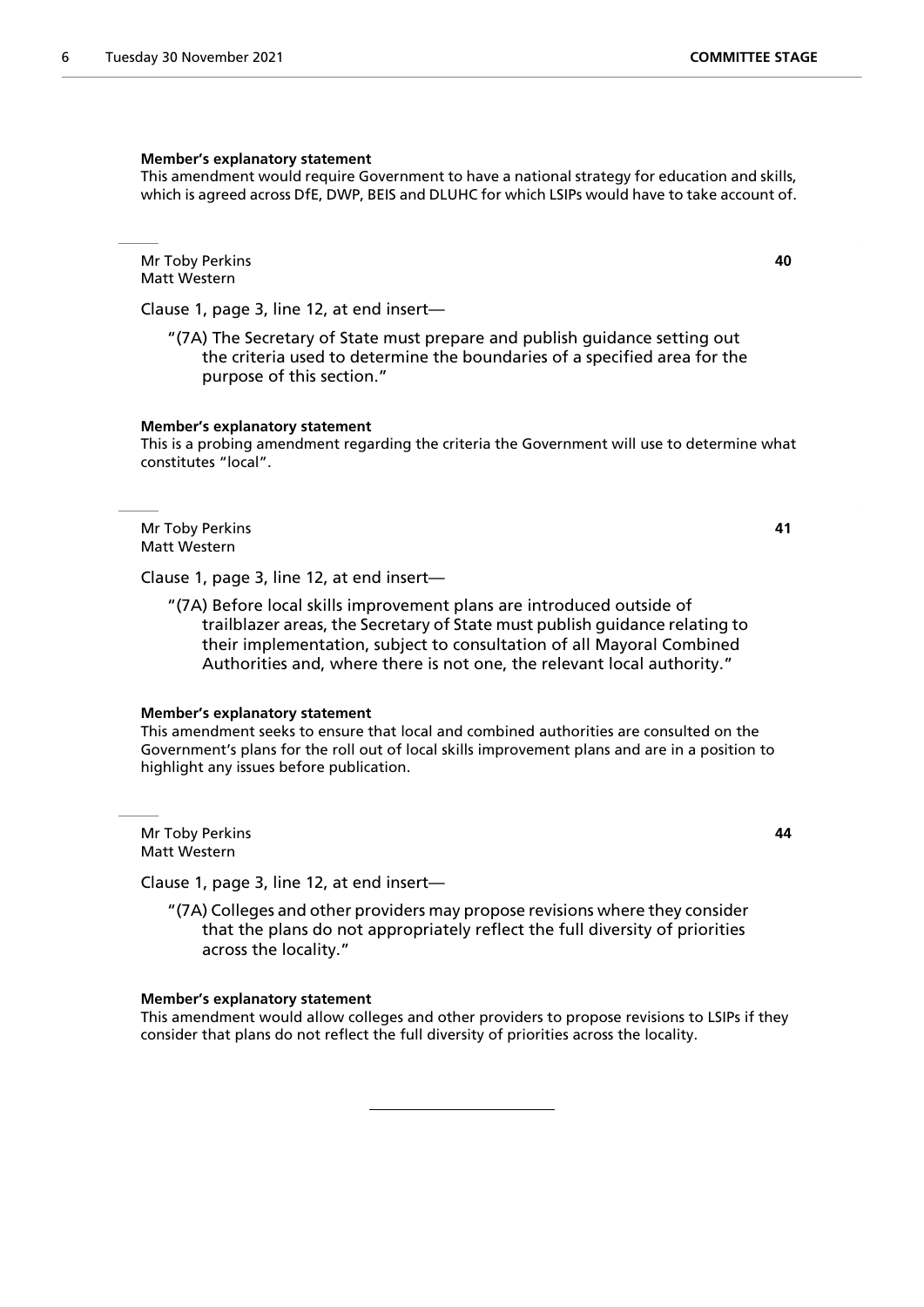Mr Toby Perkins **35** Matt Western

Clause 2, page 3, line 22, after "the" and before "employers" insert "public and private sector"

#### **Member's explanatory statement**

This amendment would specify that employers operating within specified areas for the purposes of section 2(1)(a) can be both public and private sector.

Mr Toby Perkins **45** Matt Western

Clause 2, page 3, line 22, leave out "reasonably"

#### **Member's explanatory statement**

This is a probing amendment to test how the Secretary of State will determine what mix of employers is considered "reasonably representative".

Mr Toby Perkins **36** Matt Western

Clause 2, page 3, line 22, after "employers" insert ", local Further Education colleges, independent training providers, local authority (including Mayoral combined authorities) and Local enterprise partnerships"

#### **Member's explanatory statement**

This amendment would add local Further Education college, independent raining providers, local authority (including Mayoral combined authorities) and Local enterprise partnerships to those of which employer representative bodies much be representative, in order to be designated as a representative body by the Secretary of State.

Mr Toby Perkins **46** Matt Western

Clause 2, page 3, line 23, after "area," insert "including the interests of small and medium sized enterprises, the self-employed and public and voluntary sector employers,"

#### **Member's explanatory statement**

This amendment seeks to ensure that employer representative boards include a wider range of local employer interests including small and medium sized enterprises, the self-employed, and public and third sector employers.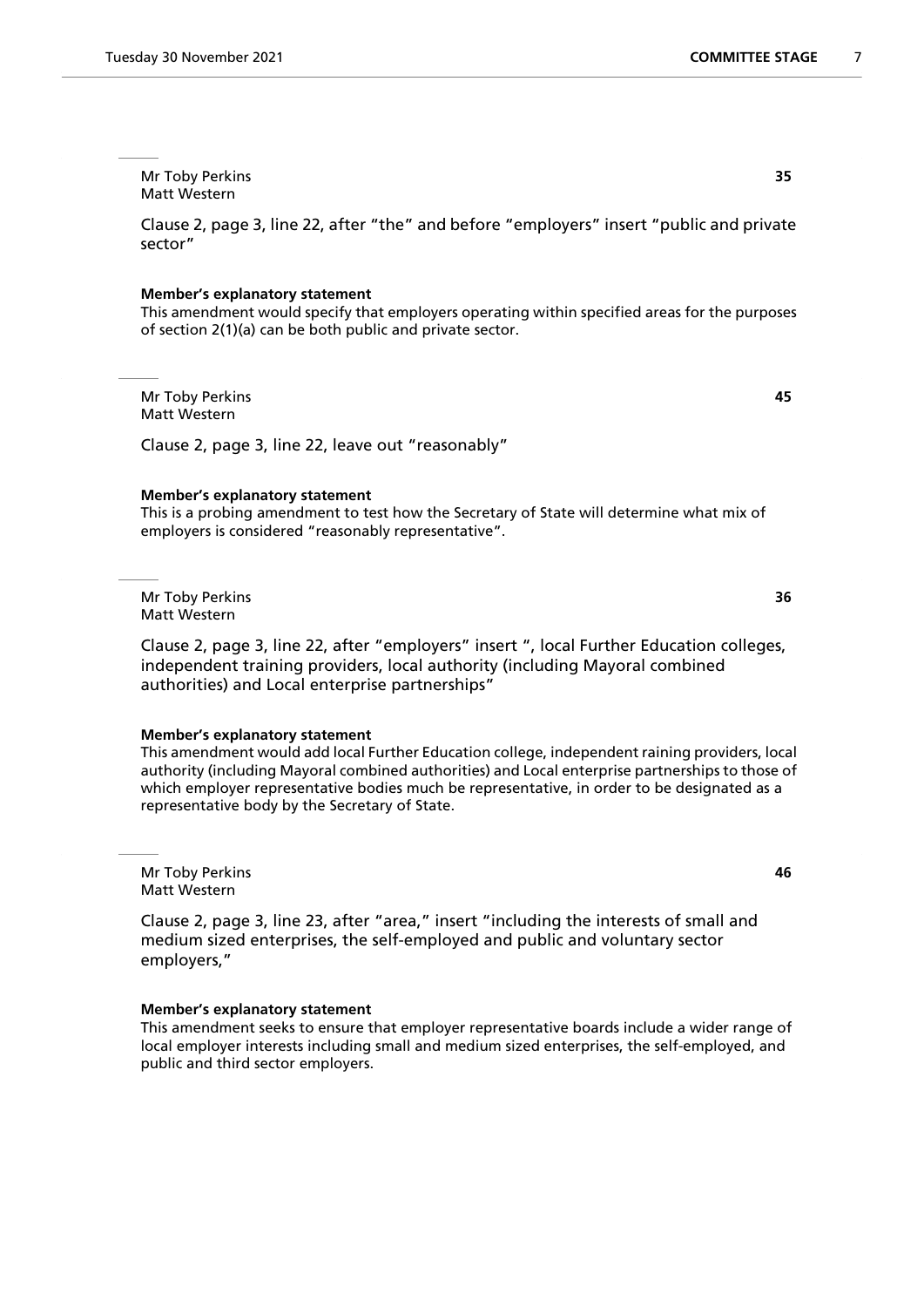| Sarah Champion<br>Emma Hardy<br>Marsha De Cordova<br>Paula Barker<br>Tony Lloyd<br>lan Lavery |                                                      |                                                  |  |
|-----------------------------------------------------------------------------------------------|------------------------------------------------------|--------------------------------------------------|--|
| Mr Virendra Sharma<br><b>Ms Marie Rimmer</b><br>Kim Leadbeater                                | <b>Ruth Cadbury</b><br>Kate Osborne<br>Wera Hobhouse | Rushanara Ali<br>Mr Clive Betts<br>Munira Wilson |  |
|                                                                                               |                                                      |                                                  |  |

Clause 2, page 3, line 23, at end insert—

"(iii) the body is composed of employers who demonstrate reputable practice in relation to equality and diversity in employment, including in relation to disability, and"

#### **Member's explanatory statement**

This amendment intends to ensure that members of the body with primary responsibility for creating the LSIP have sufficient understanding of and commitment to equality and diversity, including in relation to disability, to enable them to create an inclusive plan.

Mr Toby Perkins **37** Matt Western

Clause 2, page 3, line 23, at end insert—

"(iii) in the event that there is no body in the local area that is representative of the organisations listed under subsection (1)(a)(ii) the Secretary of State will instruct the Local Enterprise Partnership or Metro mayor to bring together a board which is representative of all the organisations outlined in subsection (1)(a)(ii), who will take on responsibility for drawing up the local skills improvement plan."

#### **Member's explanatory statement**

This amendment places a duty on the Secretary of State, in the event that the Secretary of State is not satisfied that an eligible body is not reasonably representative of the employers operating within the specified area.

Mr Toby Perkins **42** Matt Western

Clause 2, page 3, line 25, at end insert—

"(c) the Secretary of State has received in writing the consent of the relevant local authority or Mayoral Combined Authority."

#### **Member's explanatory statement**

This amendment provides for local authorities to give consent in the designation of employer representative bodies.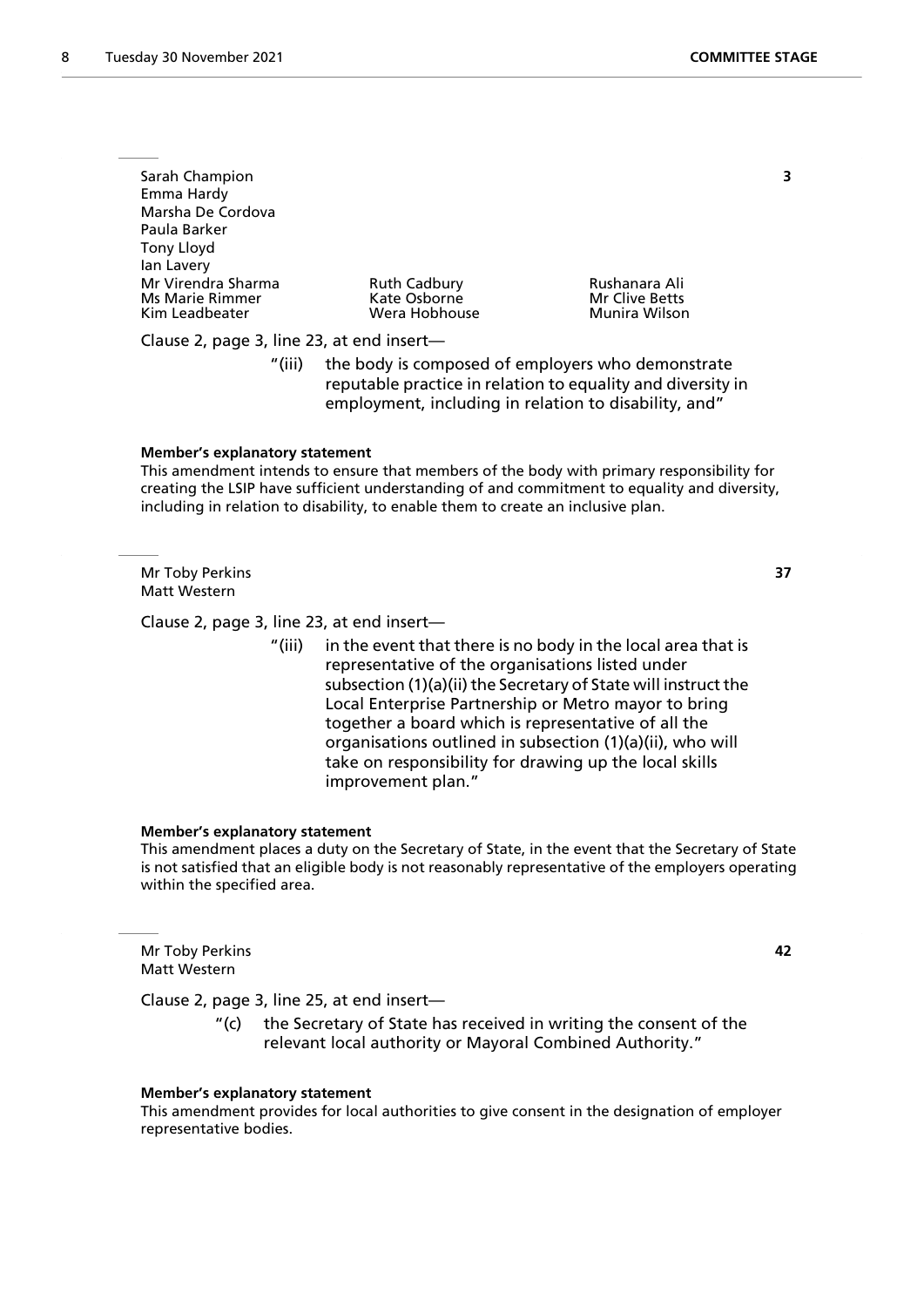Mr Toby Perkins **43** Matt Western

Clause 2, page 3, line 27, leave out "as the Secretary of State considers appropriate" and insert ", including—

- "(a) the requirement for the local skills improvement plan to give due regard to relevant national and regional strategies, including in respect of the Decarbonisation Strategy,
- (b) a requirement for employer representative bodies to publish a conflicts of interest policy for all those involved in approving plans or allocating funds which records actual or perceived conflicts of interests, and
- (c) anything else the Secretary of State considers appropriate."

#### **Member's explanatory statement**

This amendment sets out conditions for employer representative bodies. The amendment would require that employer representative bodies publish a conflicts of interest policy and give regard to national strategies (including the Decarbonisation Strategy).

Alex Burghart **11**

Clause 4, page 5, line 35, after "institution" insert "in England"

#### **Member's explanatory statement**

Amendments 11, 12, 13 and 14 ensure that a relevant provider, to whom the duties in clause 1(4) apply, must be in England. This amendment ensures that, for an institution within the further education sector to be a relevant provider, it must be in England.

Alex Burghart **12**

Clause 4, page 5, line 38, leave out "a" and insert "an English"

#### **Member's explanatory statement**

See the explanatory statement for Amendment 11. This amendment ensures that a higher education provider will be a relevant provider only if it is an English higher education provider.

Alex Burghart **13**

Clause 4, page 5, line 40, after "provider" insert "whose activities, so far as they relate to the provision of post-16 technical education or training, are carried on, or partly carried on, in England"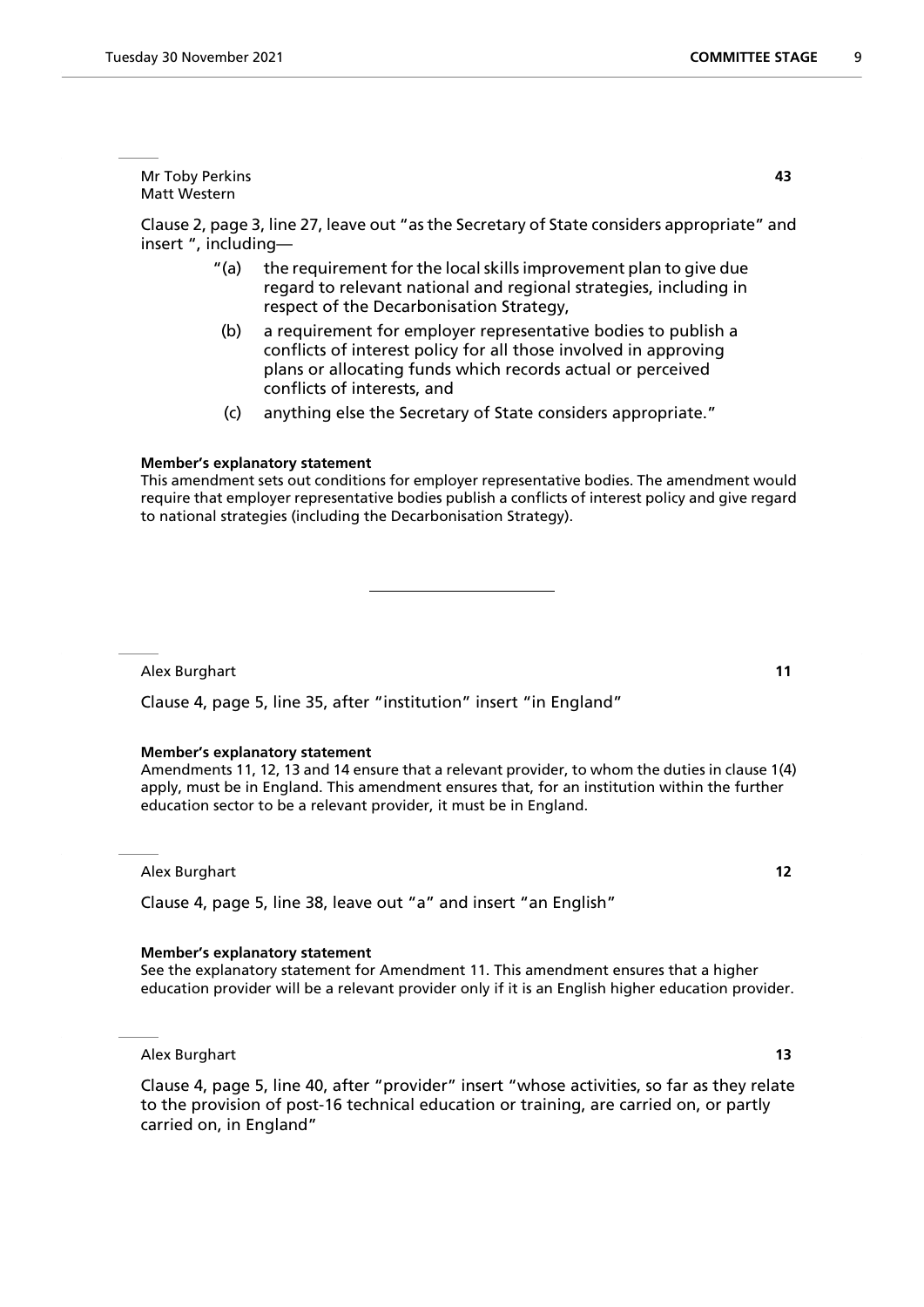#### **Member's explanatory statement**

See the explanatory statement for Amendment 11. This amendment ensures that an independent training provider is a relevant provider only if the provider's activities that relate to providing post-16 technical education or training are carried on, or partly carried on, in England.

#### Alex Burghart **14**

Clause 4, page 5, line 41, at end insert "in England"

#### **Member's explanatory statement**

See the explanatory statement for Amendment 11. This amendment ensures that the only schools that can be relevant providers by virtue of regulations under clause 4 are schools in England.

Alex Burghart **15**

Clause 4, page 6, line 9, leave out "in respect of which amounts are" and insert "funded, wholly or partly, by amounts"

#### **Member's explanatory statement**

This amendment, together with Amendments 16 and 17, ensure that education or training is treated as English-funded where amounts are paid directly to providers of the education or training in accordance with regulations made by the Secretary of State (as, for example, where payments are made by the Student Loans Company).

Alex Burghart **16**

Clause 4, page 6, line 10, leave out "by the Secretary of State"

#### **Member's explanatory statement**

See the explanatory statement for Amendment 15.

Alex Burghart **17**

Clause 4, page 6, line 11, after "made" insert "by the Secretary of State"

#### **Member's explanatory statement**

See the explanatory statement for Amendment 15.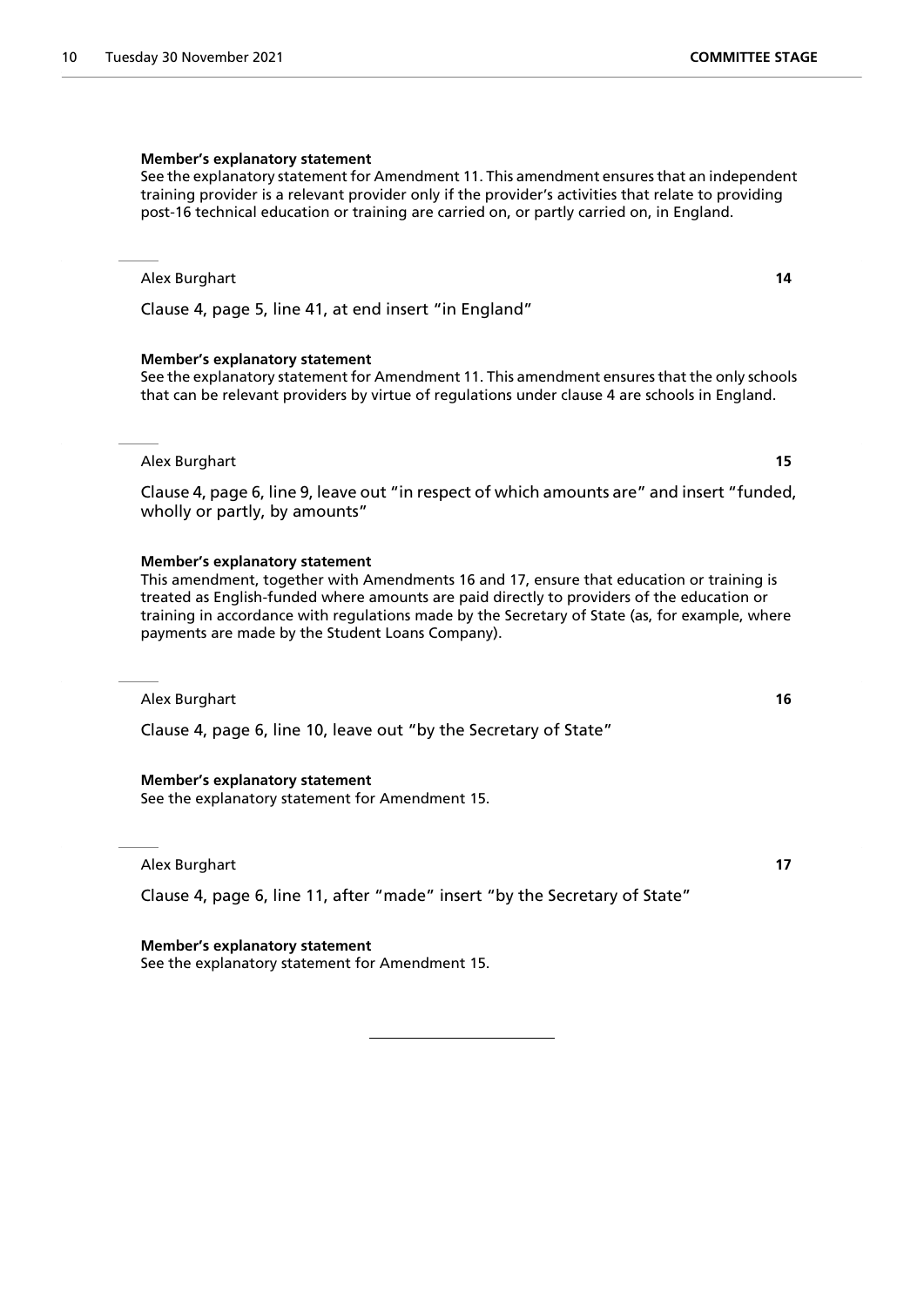Mr Toby Perkins **32** Matt Western

Clause 6, page 7, line 23, at end insert—

"(2A) The Institute shall perform a review of the operation of the apprenticeship levy, paying particular regard to ensuring that sufficient apprenticeships at level 3 and below are available."

#### **Member's explanatory statement**

This amendment would require the Institute to perform a review of the operation of the apprenticeship levy, and would require the Institute to pay particular regard to ensuring that sufficient apprenticeships at level 3 and below are available.

Mr Toby Perkins **47** Matt Western

Clause 7, page 10, line 37, at end insert—

"(2A) Notwithstanding the provision in subsection (2), the Secretary of State will appoint by regulations a body other than the Institute to withdraw approval of a technical education qualification at Level 3."

#### **Member's explanatory statement**

This amendment requires the Secretary of State to appoint an alternative body to the Institute to approve the withdrawal of technical education qualifications at Level 3.

Alex Burghart **18**

Clause 7, page 10, leave out lines 38 to 40

#### **Member's explanatory statement**

This amendment leaves out subsection (3) of section A2D6 (approved technical education qualifications: approval and withdrawal) to be inserted into the Apprenticeships, Skills, Children and Learning Act 2009. The subsection was inserted at Lords Report.

Alex Burghart **19**

Clause 7, page 10, leave out lines 41 and 42

#### **Member's explanatory statement**

This amendment leaves out subsection (4) of section A2D6 (approved technical education qualifications: approval and withdrawal) to be inserted into the Apprenticeships, Skills, Children and Learning Act 2009. The subsection was inserted at Lords Report.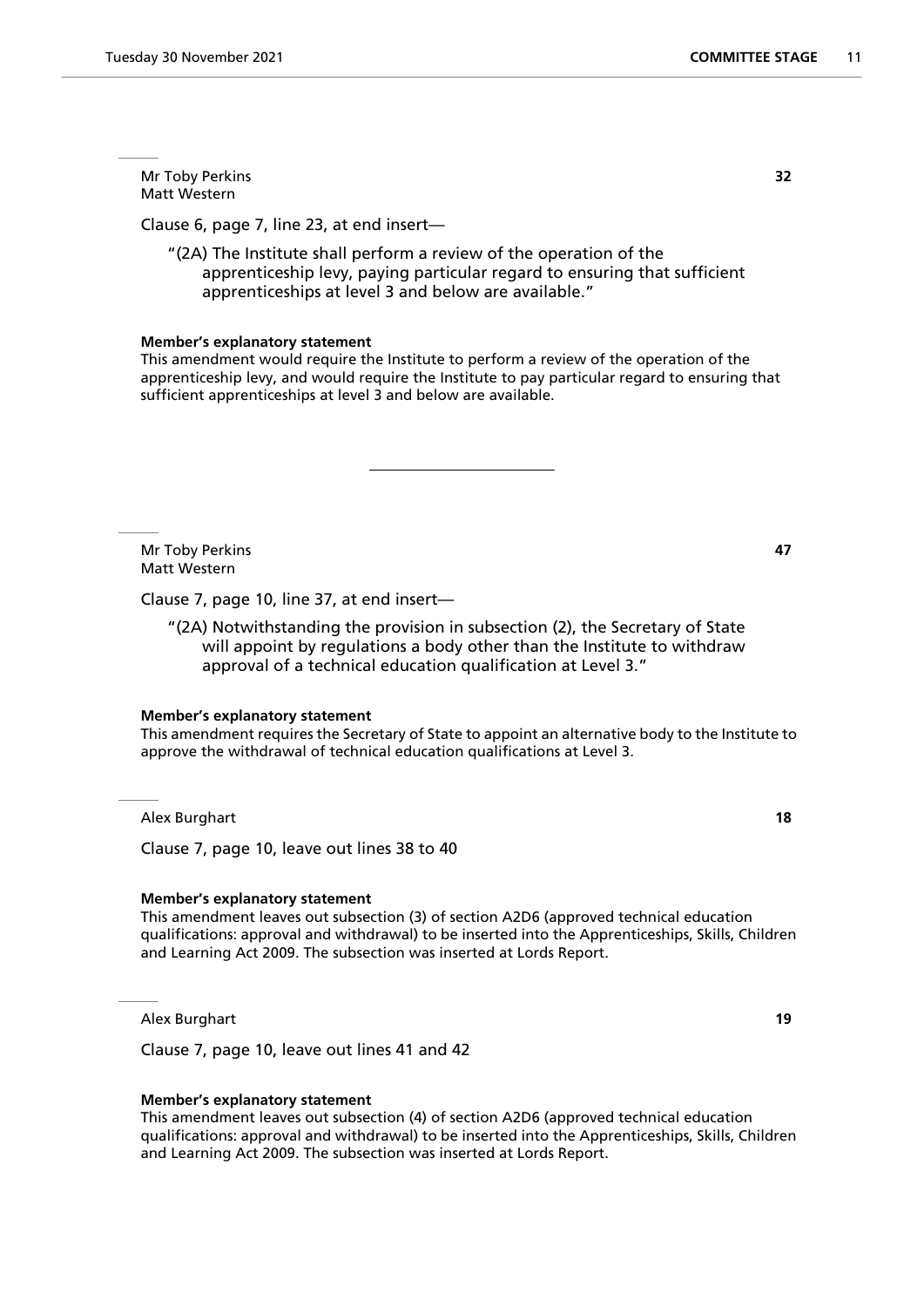Mr Toby Perkins **48** Matt Western

Clause 7, page 11, line 19, at end insert—

- "(10) The Secretary of State must publish criteria to define what is meant by "high quality qualifications", which can be used as a framework for future deliberations about any defunding of qualifications.
- (11) Any future defunding of qualifications must be reviewed by an appointed independent panel of experts, against the criteria set out in subsection (10).
- (12) The Secretary of State must publish the proposed list of Level 3 vocational and technical qualifications which are proposed to be defunded, based on the criteria as set out in subsection (10), within 3 months of this Act receiving royal assent."

#### **Member's explanatory statement**

This amendment would require the Secretary of State to publish the criteria for what they consider to be high quality qualifications worth funding and to set up an independent panel to determine this.

Mr Toby Perkins **49** Matt Western

Clause 10, page 14, line 17, leave out paragraph (a)

#### **Member's explanatory statement**

This amendment would ensure Ofqual remains able to make a determination under subsection (1) in relation to accreditation requirements relating to approved technical education qualifications.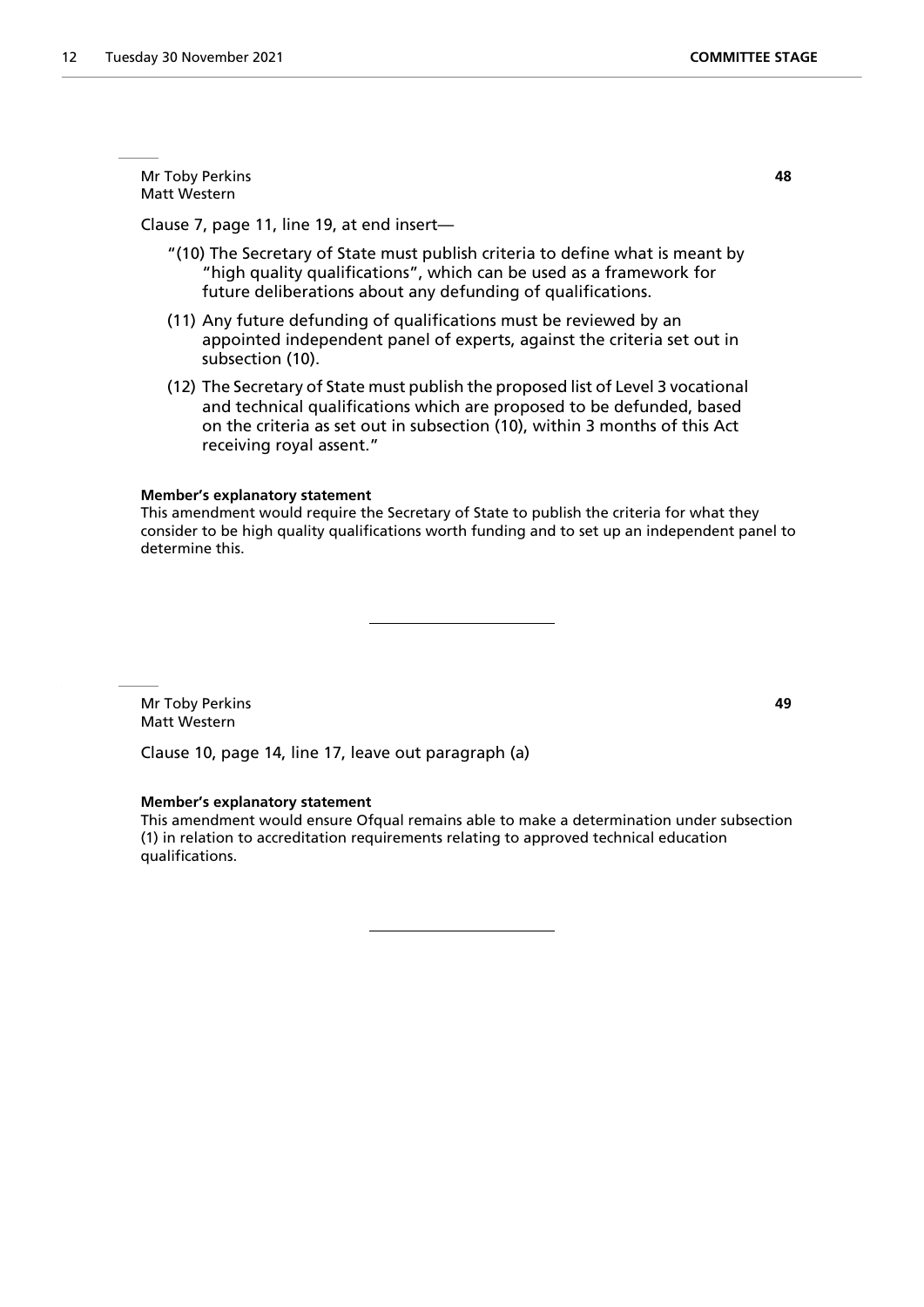Page 18, line 2, leave out Clause 14

#### **Member's explanatory statement**

This amendment leaves out clause 14 of the Bill (amendments to section 42B of the Education Act 1997), which was inserted at Lords Report where it replaced the new clause (inserted immediately beforehand) "Information about technical education and training: access to English schools" which is now reinserted by NC1.

Mr Toby Perkins **51** Matt Western

Clause 15, page 19, line 25, after "State" insert "or Employer Representative Body"

#### **Member's explanatory statement**

This amendment would enable an Employer Representative Body to proscribe additional Level 3 qualifications as part of the Lifetime Skills Guarantee if there was an identified local need or skills shortage.

Mr Toby Perkins **52** Matt Western

 Clause 15, page 20, line 27, after "State" insert "or as determined in the provisions of a Local Skills Improvement Plan"

#### **Member's explanatory statement**

This amendment would enable for additional Level 3 qualifications to be proscribed in a local area where it was determined in the Local Skills Improvement Plan that there was a local need or skills shortage.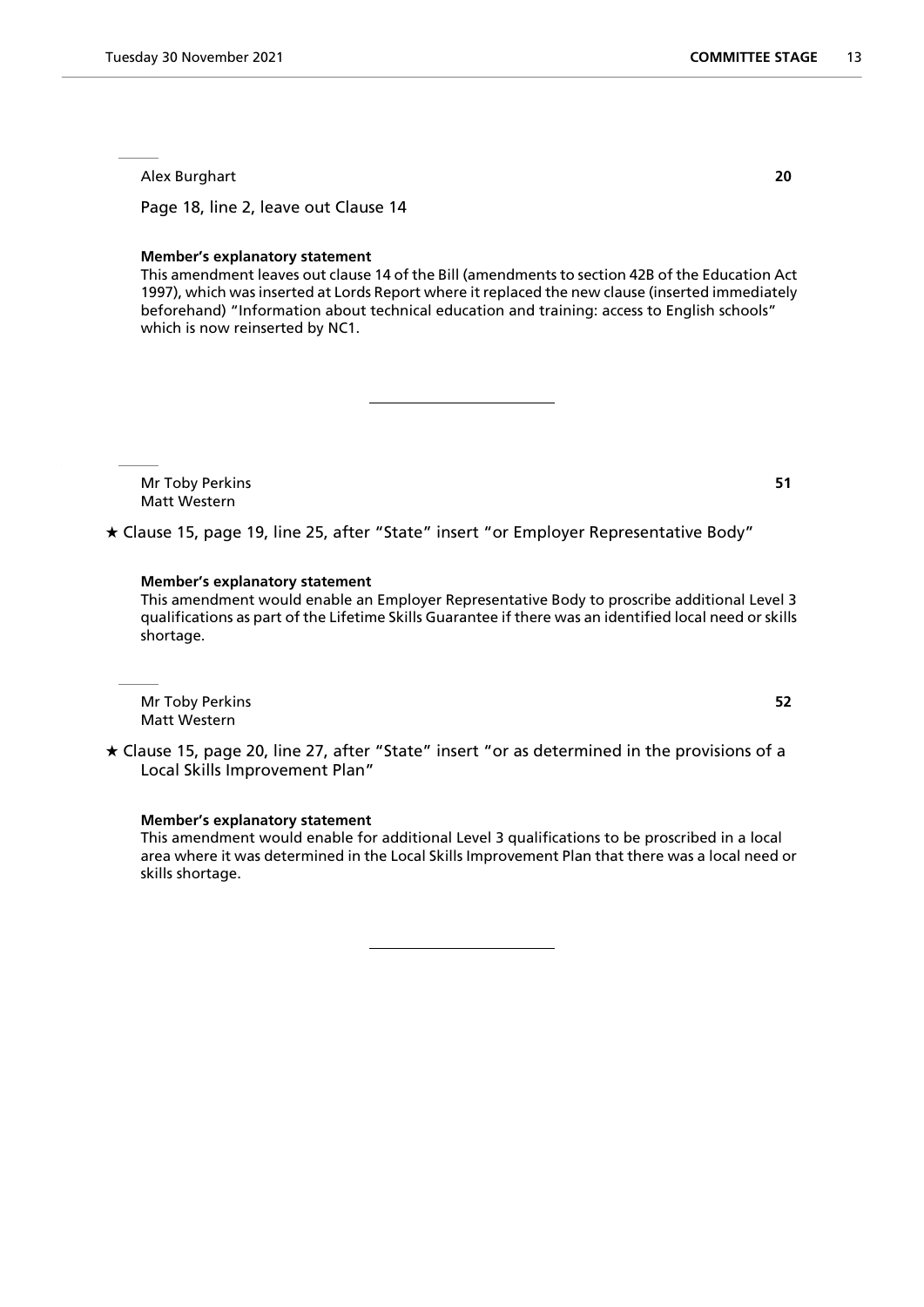Page 21, line 28, leave out Clause 17

#### **Member's explanatory statement**

This amendment leaves out clause 17 of the Bill (universal credit conditionality), which was inserted at Lords Report.

Mr Toby Perkins **50** Matt Western

Clause 18, page 22, line 6, at end insert—

"(1A) The Secretary of State must also prepare and publish a review of student maintenance entitlements."

#### **Member's explanatory statement**

This amendment would require the Secretary of State to review the maintenance support available to further education students and courses.

Alex Burghart **22**

Page 22, line 1, leave out Clause 18

#### **Member's explanatory statement**

This amendment leaves out clause 18 of the Bill (lifelong learning: review), which was inserted at Lords Report.

Alex Burghart **23**

Clause 19, page 22, line 34, leave out subsection (3)

#### **Member's explanatory statement**

This amendment leaves out clause 19(3) of the Bill (regulations about courses of initial teacher training for further education to include provision about special educational needs awareness training), which was inserted at Lords Report.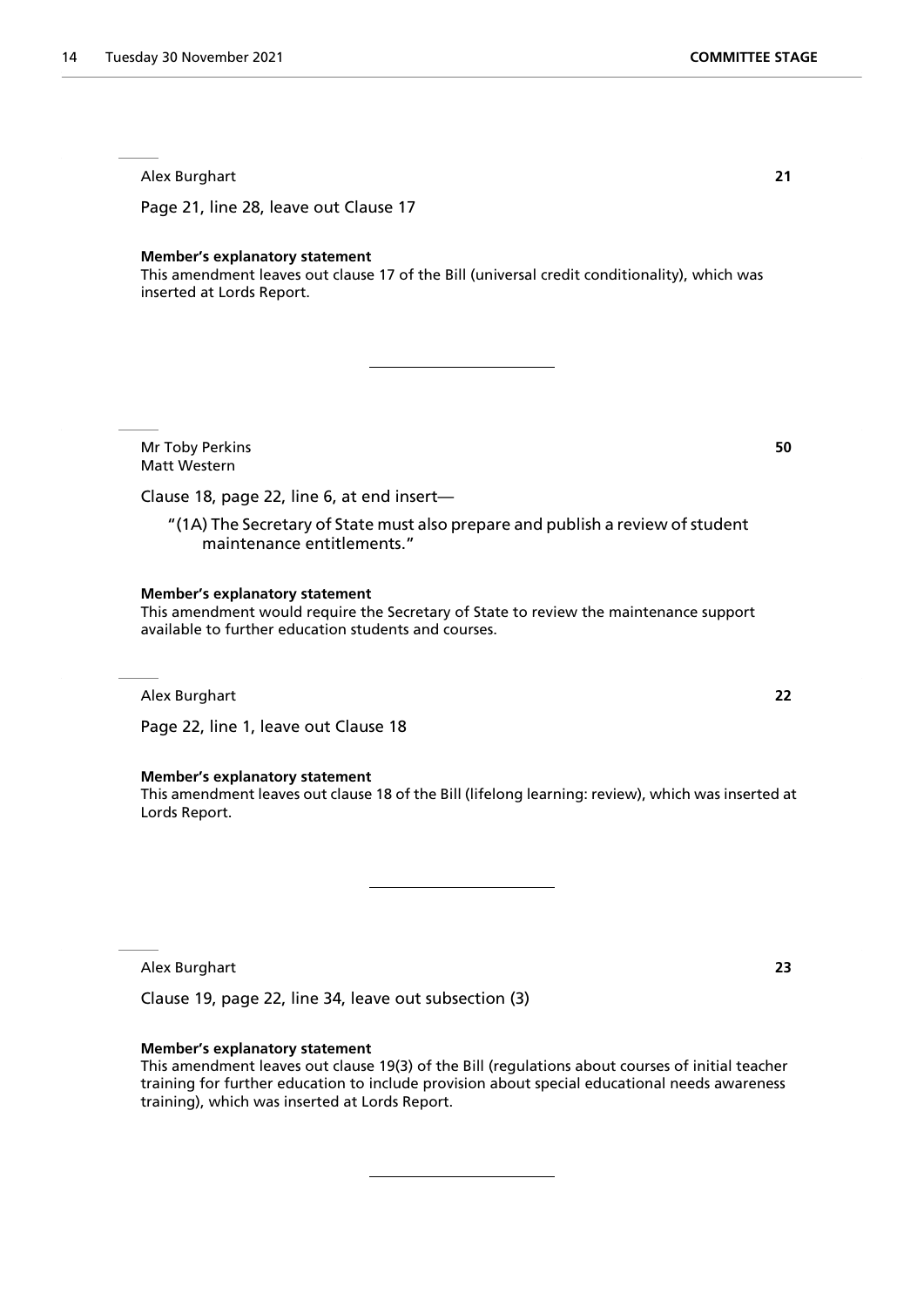Mr Toby Perkins **60** Matt Western  $\star$  Clause 20, page 24, line 13, at end insert— "(5A)When measuring student outcomes under subsection (5), the OfS must take account of mitigating circumstances, such as the impact of the Covid-19 pandemic." Mr Toby Perkins **57** Matt Western  $\star$  Clause 20, page 24, line 17, leave out "not" **Member's explanatory statement** This amendment requires the OfS to determine and publish different levels to reflect differences in student characteristics, different institutions or types of institution, different subjects or courses, or any other such factor. Mr Toby Perkins **56** Matt Western  $\star$  Clause 20, page 24, line 17, at end insert— "(6A) The OfS must consult the higher education sector before determining a minimum level in relation to a measure of student outcomes." **Member's explanatory statement** This amendment requires the OfS to consult the higher education sector before determining minimum levels. Mr Toby Perkins **58** Matt Western Clause 20, page 24, line 23, leave out "or subject being studied"

**Member's explanatory statement** This amendment is intended to probe the OfS's powers of intervention at subject level.

Mr Toby Perkins **55** Matt Western

 $\star$  Clause 20, page 24, line 24, at end insert-

"(7A) When making decisions of a strategic nature in relation to a measure of student outcomes, the OfS must have due regard to the potential impact on the participation in higher education of students from disadvantaged and underrepresented groups."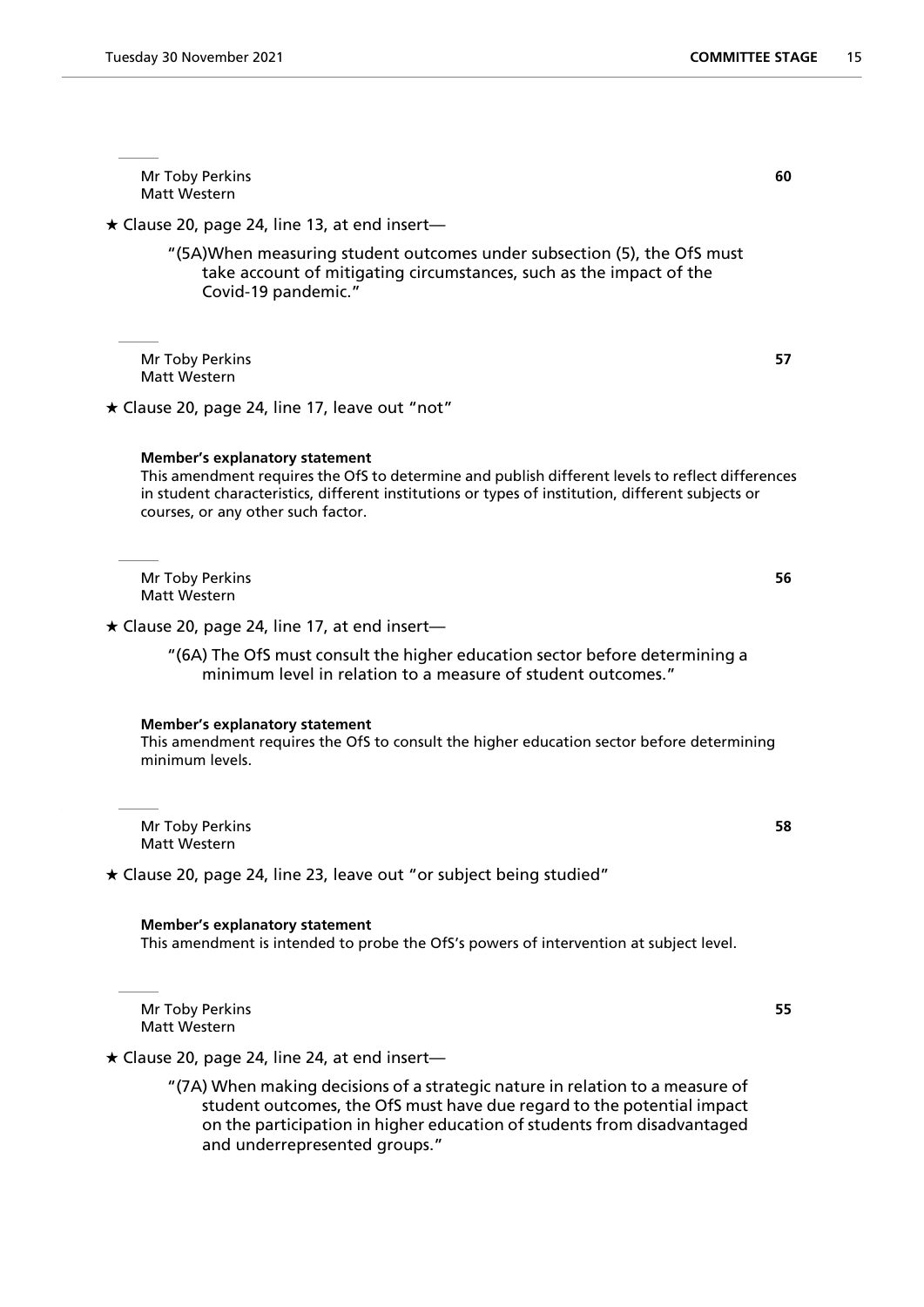#### **Member's explanatory statement**

This amendment seeks to ensure that the OfS's measure of student outcomes does not jeopardise widening participation for students from disadvantaged and underrepresented groups.

Mr Toby Perkins **59** Matt Western

 $\star$  Clause 20, page 24, line 28, at end insert-

"(8A)The OfS must work together with the devolved authorities to minimise the potential for different assessments of the quality of higher education with a view to protecting the United Kingdom's higher education sectors' international reputation."

#### **Member's explanatory statement**

This amendment probes the impact that moving the English higher education sector out of line with the UK Quality Code will have upon the coherence and consistency of UK quality assessment and the UK's HE sectors' international standing.

Christian Wakeford **29** Mr Toby Perkins Matt Western

Clause 21, page 25, line 10, at end insert—

"(aa) for mayoral combined authorities or other authorities as defined by the Secretary of State, to keep a list of relevant education or training providers who meet the conditions specified by the authority in respect of that education or training;"

#### **Member's explanatory statement**

The effect of this amendment is that mayoral combined authorities or other authorities as defined by the Secretary of State will be able to establish a list of their own relevant education or training providers.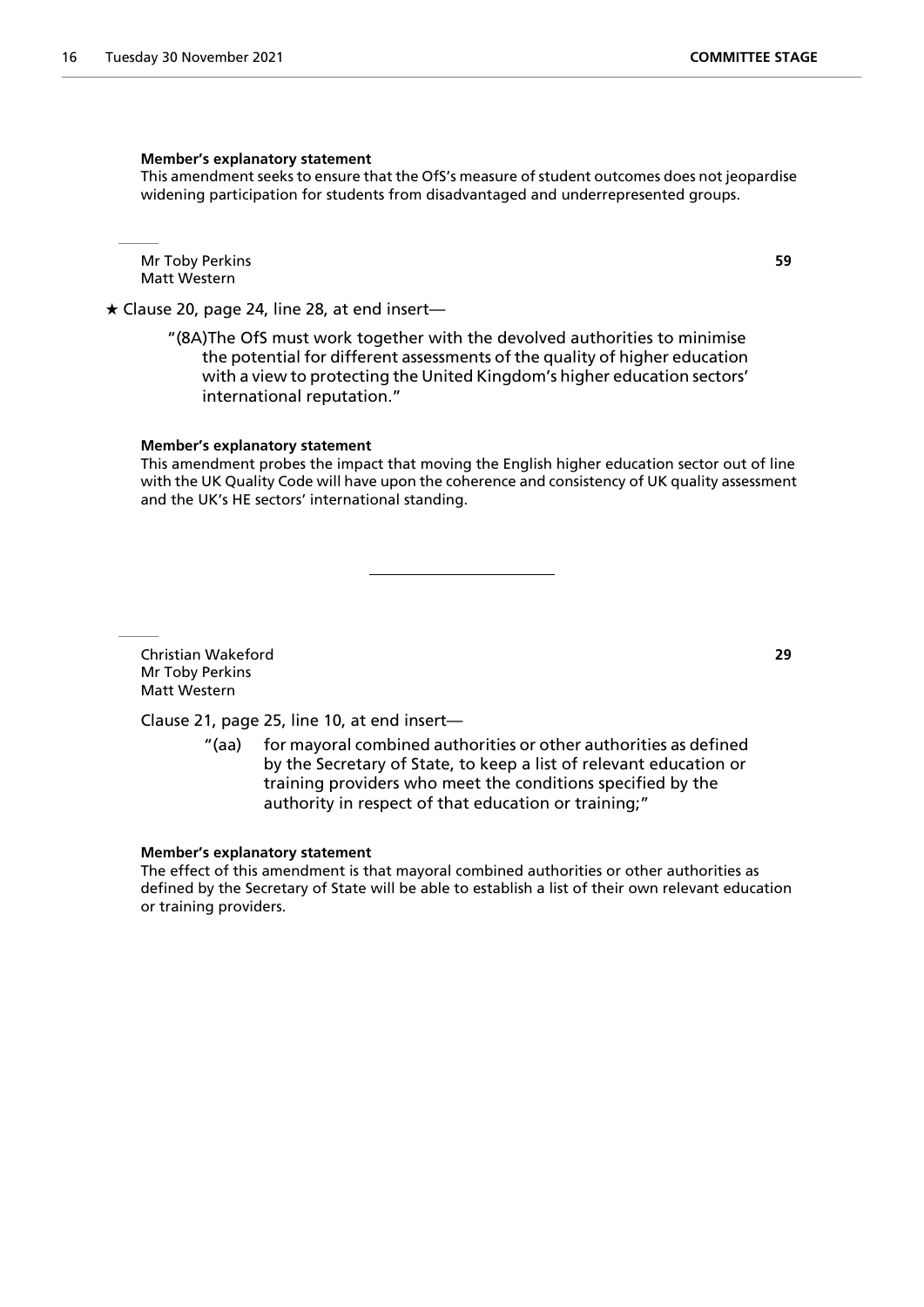Christian Wakeford **30** Mr Toby Perkins Matt Western

Clause 21, page 26, line 12, at end insert "including mayoral combined authorities or other funding authorities."

#### **Member's explanatory statement**

This amendment is consequential on Amendment 29.

Christian Wakeford **31** Mr Toby Perkins Matt Western

Clause 22, page 27, line 8, after "(a)" insert "or (b)"

#### **Member's explanatory statement**

This amendment is consequential on Amendment 30.

#### Alex Burghart **24**

Clause 22, page 28, line 15, leave out from first "to" to "paid" in line 16 and insert "an agreement for the funding authority to provide funding to the provider includes a reference to an agreement or arrangements between the funding authority and the provider by virtue of which amounts can or must be"

#### **Member's explanatory statement**

This amendment makes clear that an agreement between the Secretary of State and an education provider that must be in place in order for student loans to be paid directly to the provider counts as "funding arrangements" for the purposes of clause 22. It also covers arrangements other than agreements.

Mr Toby Perkins **53** Matt Western

Clause 25, page 30, line 17, leave out from "if" to "level."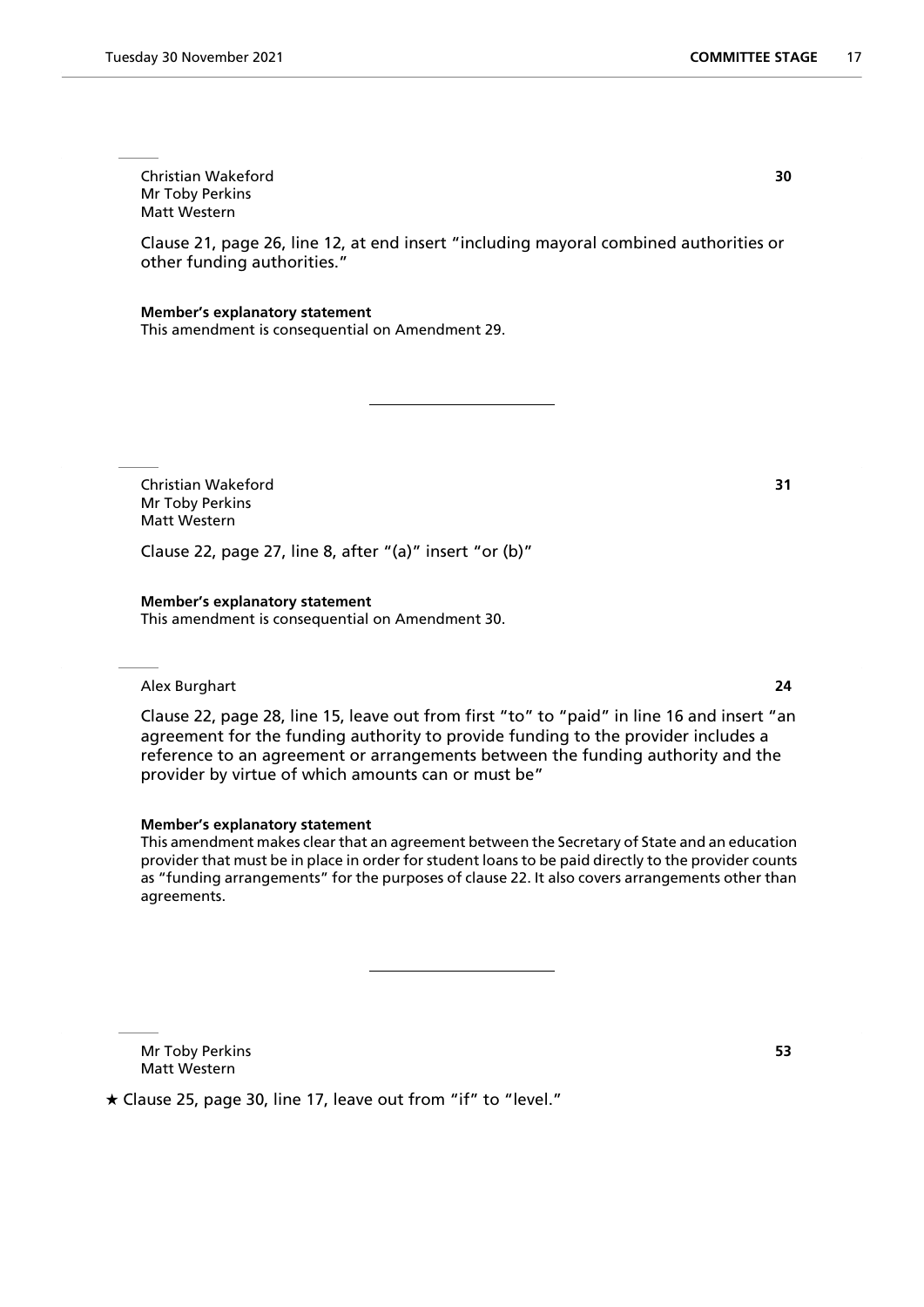Mr Toby Perkins **54** Matt Western

 Clause 25, page 30, line 17, leave out from "has" to "level." and insert "is earning below the Living Wage, as identified by the Living Wage Foundation."

Alex Burghart **25**

Page 30, line 14, leave out Clause 25

#### **Member's explanatory statement**

This amendment leaves out clause 25 of the Bill (provision of opportunities for education and skills development), which was inserted at Lords Report.

Alex Burghart **26**

Clause 39, page 42, line 13, leave out subsection (2)

**Member's explanatory statement**

This amendment removes the privilege amendment inserted in the Lords.

Alex Burghart **NC1**

To move the following Clause—

#### **"Information about technical education and training: access to English schools**

- (1) Section 42B of the Education Act 1997 (information about technical education: access to English schools) is amended as follows.
- (2) In subsection (1), for "is an opportunity" substitute "are opportunities".
- (3) After subsection (1) insert—
- "(1A) In complying with subsection (1), the proprietor must give access to registered pupils on at least one occasion during each of the first, second and third key phase of their education."
- (4) After subsection (2) insert—
- "(2A) The proprietor of a school in England within subsection (2) must—
	- (a) ensure that each registered pupil meets, during each of the first and second key phases of their education, at least one provider to whom access is given (or any other number of such providers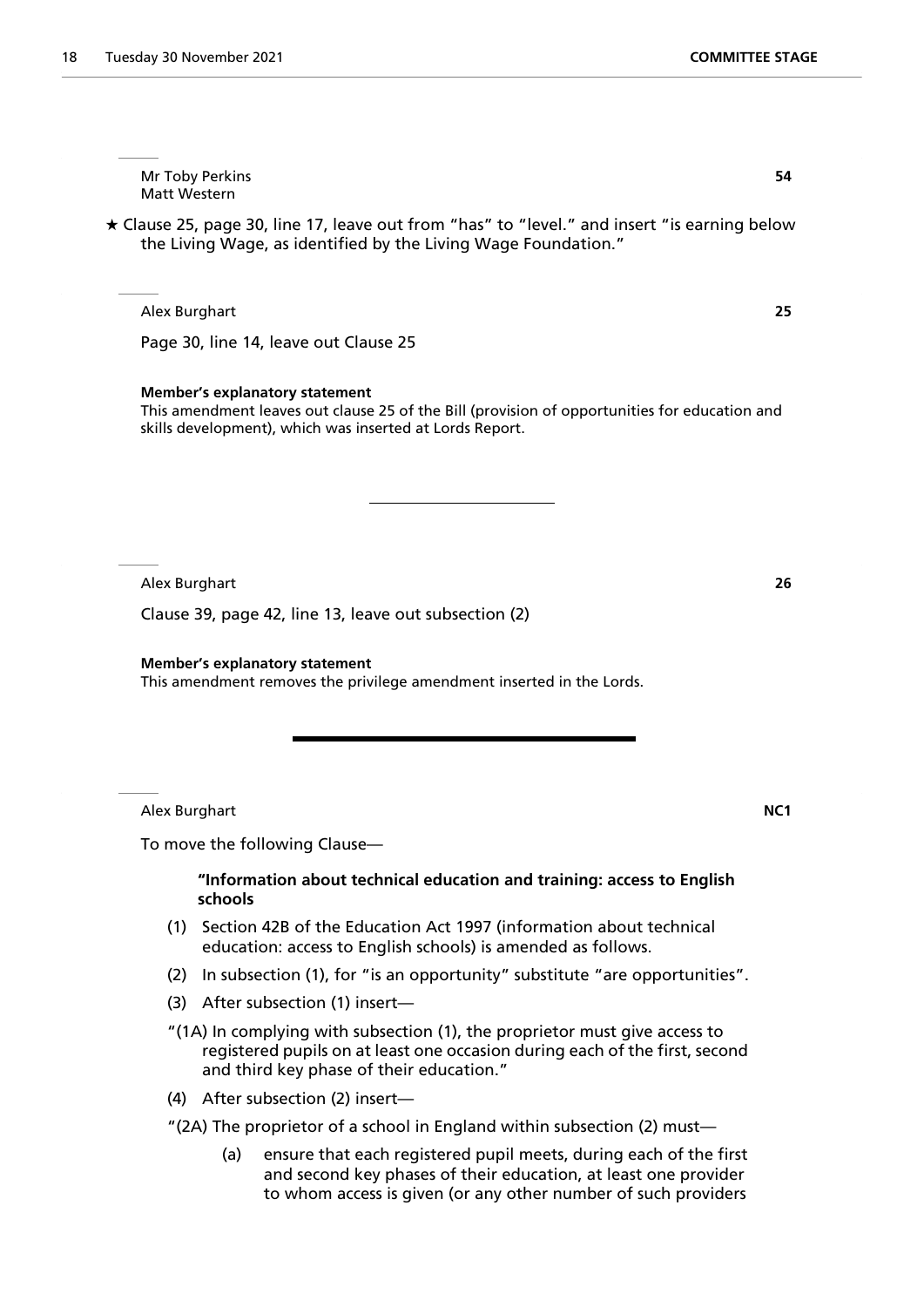that may be specified for the purposes of that key phase by regulations under subsection (8)), and

- (b) ask providers to whom access is given to provide information that includes the following—
	- (i) information about the provider and the approved technical education qualifications or apprenticeships that the provider offers,
	- (ii) information about the careers to which those technical education qualifications or apprenticeships might lead,
	- (iii) a description of what learning or training with the provider is like, and
	- (iv) responses to questions from the pupils about the provider or approved technical education qualifications and apprenticeships.
- (2B) Access given under subsection (1) must be for a reasonable period of time during the standard school day."
- (5) In subsection (5)—
	- (a) in paragraph (c), at the end insert "and the times at which the access is to be given:":
	- (b) after paragraph (c) insert—
	- "(d) an explanation of how the proprietor proposes to comply with the obligations imposed under subsection (2A)."
- (6) In subsection (8), after "subsection (1)" insert "or (2A)".
- (7) After subsection (9) insert—
- "(9A) For the purposes of this section—
	- (a) the first key phase of a pupil's education is the period—
		- (i) beginning at the same time as the school year in which the majority of pupils in the pupil's class attain the age of 13, and
		- (ii) ending with 28 February in the following school year;
	- (b) the second key phase of a pupil's education is the period—
		- (i) beginning at the same time as the school year in which the majority of pupils in the pupil's class attain the age of 15, and
		- (ii) ending with 28 February in the following school year;
	- (c) the third key phase of a pupil's education is the period—
		- (i) beginning at the same time as the school year in which the majority of pupils in the pupil's class attain the age of 17, and
		- (ii) ending with 28 February in the following school year.""

#### **Member's explanatory statement**

This new clause replaces clause 14. It removes requirements about university technical college access to pupils, requires access to pupils to be given in each key phase once (rather than three times), requires proprietors to ensure pupils meet at least one provider (or a prescribed number), and makes technical changes.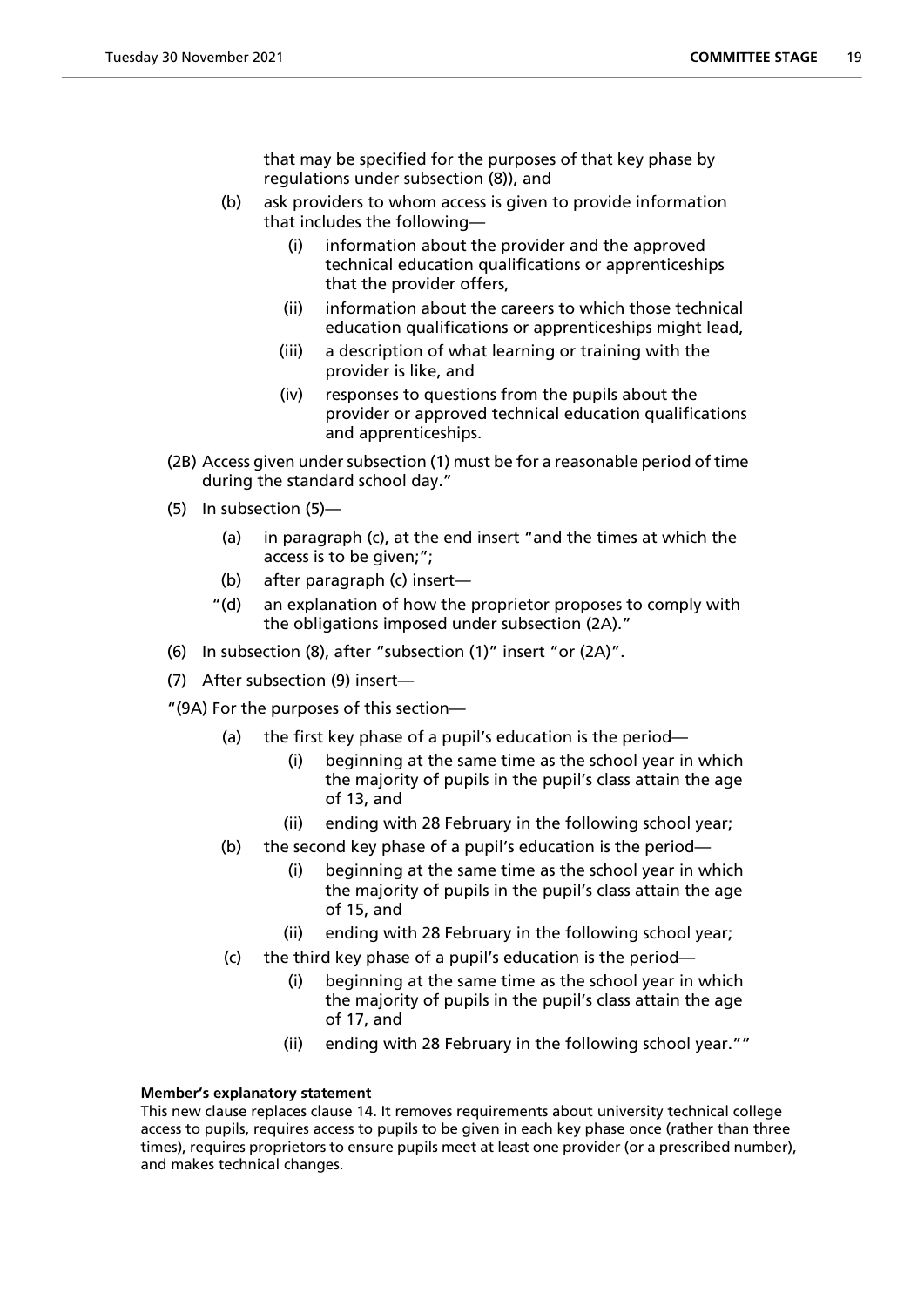Emma Hardy **NC2**

To move the following Clause—

#### **"Lifelong learning: special educational needs**

 When exercising functions under this Act, the Secretary of State must ensure that providers of further education are required to include special educational needs awareness training to all teaching staff to ensure that all staff are able to identify and adequately support those students who have special educational needs."

#### **Member's explanatory statement**

This new clause would place a duty on the Secretary of State to ensure that there is adequate special educational needs training for teachers of students in further education.

Mr Toby Perkins **NC3** Matt Western

To move the following Clause—

#### **"Report on the performance of employer representative bodies**

- (1) Within six months of the passing of this Act, and every twelve months thereafter, the Secretary of State must publish a report on the performance of employer representative bodies and lay it before both Houses of Parliament.
- (2) Each report must contain a statement setting out—
	- (a) the role of employer representative bodies,
	- (b) the accountability of employer representative bodies,
	- (c) the cost of employer representative bodies,
	- (d) the number of employer representative bodies in England and the areas covered,
	- (e) the number of employer representative bodies that have been removed and the reason why.
- (3) Each report must contain an independent assessment of the impact of each employer representative body on—
	- (a) the development of local skills improvement plans, and
	- (b) local rates of participation in further education."

#### **Member's explanatory statement**

This new clause requires the Secretary of State to publish and lay before both Houses of Parliament an annual report on employer representative bodies to allow for scrutiny of their role and performance.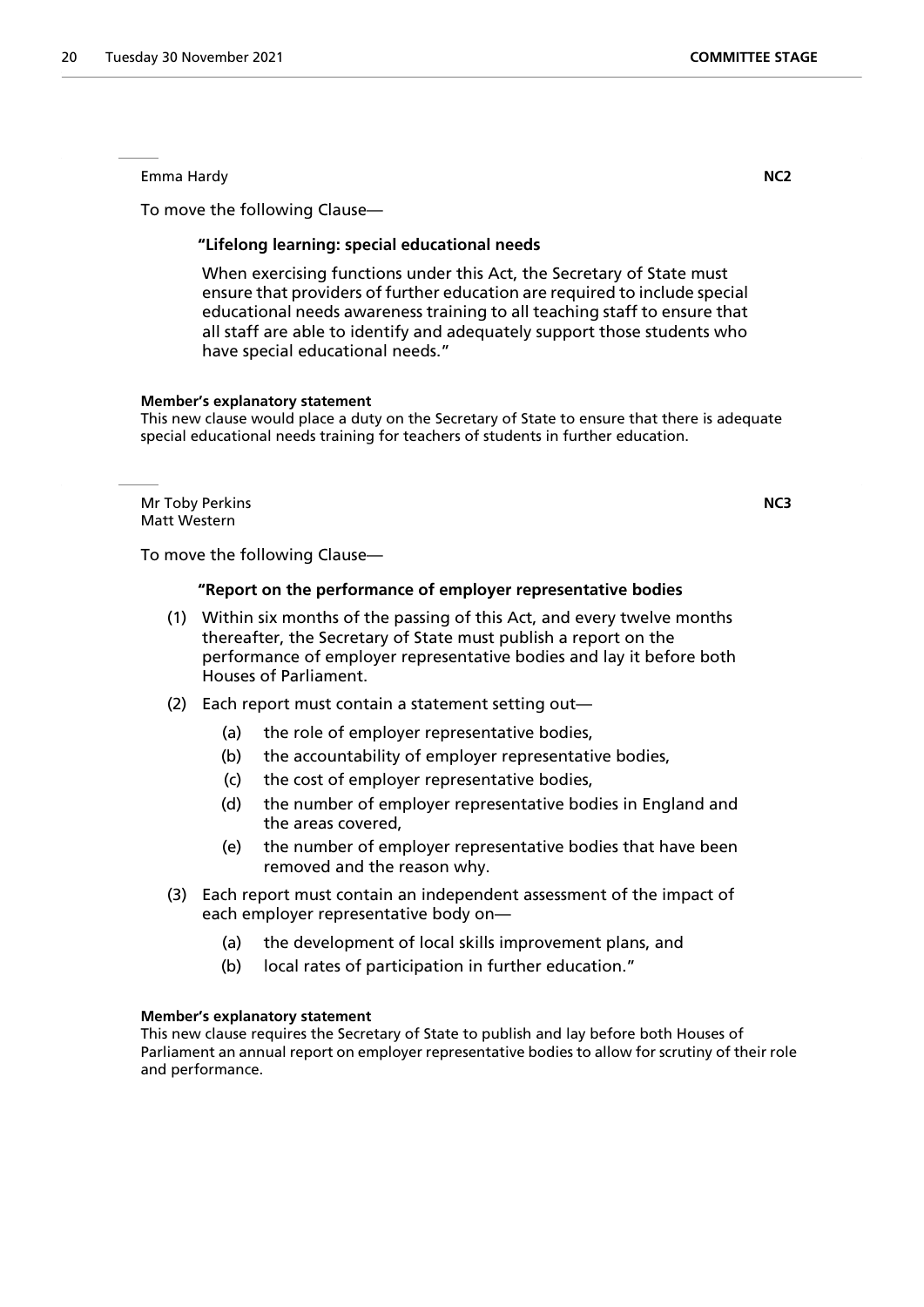Stephen Timms **NC4**

To move the following Clause—

#### **"Access to Sharia-compliant lifelong learning loans**

- (1) The Secretary of State must make provision by regulations for Shariacompliant student finance to be made available as part of the lifelong learning entitlement.
- (2) Regulations under this section are to be made by statutory instrument, and a statutory instrument containing regulations under this section may not be made unless a draft of the instrument has been laid before, and approved by a resolution of, each House of Parliament."

#### **Member's explanatory statement**

This new clause allows the Secretary of State to make provision for Sharia-compliant LLE loans to ensure that the LLE is not a barrier to participation and upskilling.

Sarah Champion **NC5**

 $\star$  To move the following Clause-

#### **"National review and plan for addressing the attainment gap**

 Within six months of the passing of this Act, the Secretary of State must undertake a review to understand how to support those who have not achieved grade 4 or above in GCSEs in—

- (a) English, or
- (b) mathematics,

for the purposes of issuing a plan to support such people to achieve a level of attainment in those subjects through higher education, further education or technical education, as is necessary to advance their skills and education."

#### **Member's explanatory statement**

This new clause intends to ensure that everyone is supported to attain the level of English and/or maths skills they need by ensuring there is a requirement for the Department for Education to have a plan to close the attainment gap based on a review of current policies and barriers to attainment in English and/or maths.